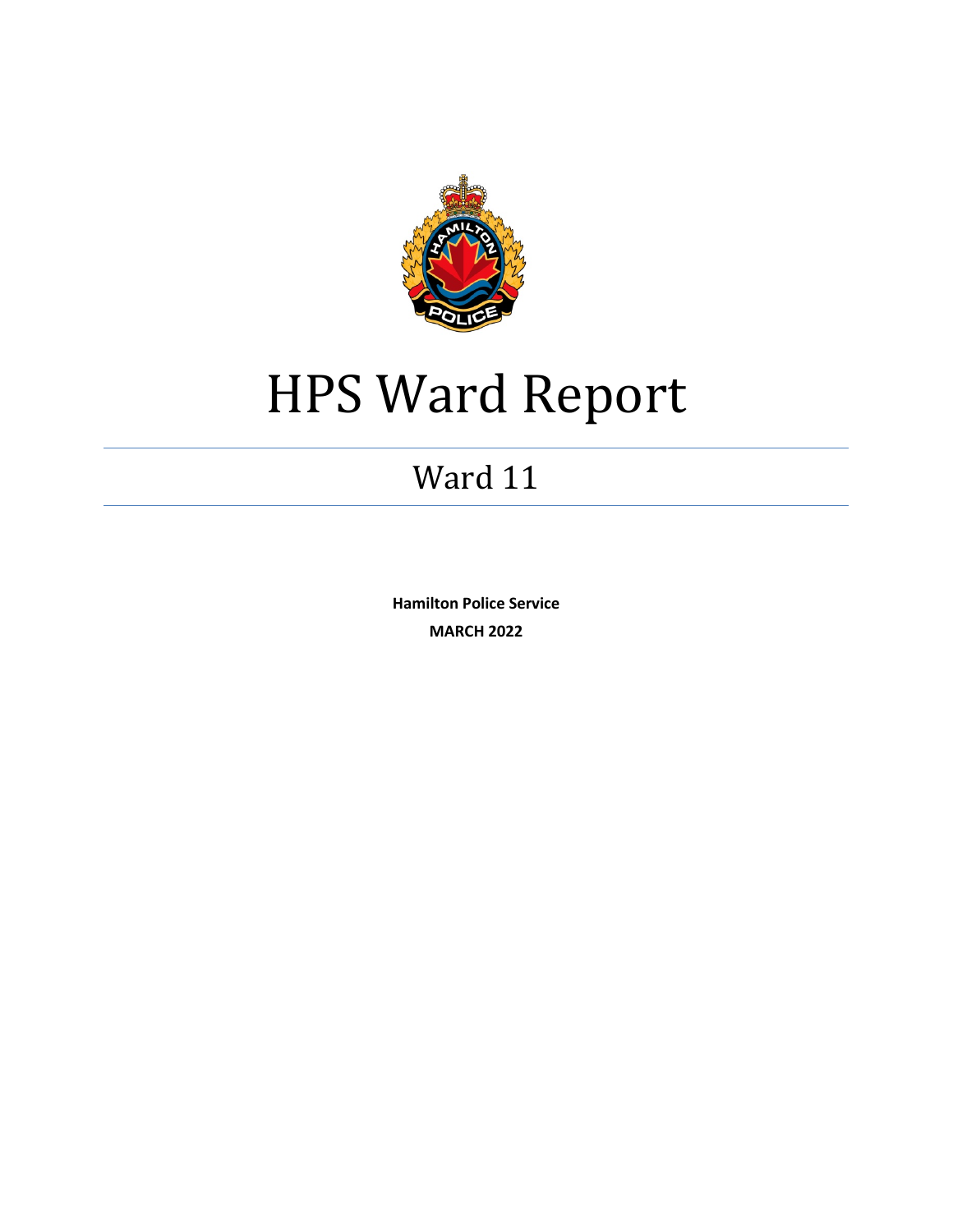This summary report provides selected Hamilton Police Service Crime Occurrence Statistics in the boundary of Hamilton Ward 11 using the following crime types:

| <b>Crime Type</b>                                  | <b>Definition</b>                                                                                                                                     | <b>Included Occurrence Types</b>                                                                                                                                                                                                                                                                                                                     |  |  |  |  |
|----------------------------------------------------|-------------------------------------------------------------------------------------------------------------------------------------------------------|------------------------------------------------------------------------------------------------------------------------------------------------------------------------------------------------------------------------------------------------------------------------------------------------------------------------------------------------------|--|--|--|--|
| Robbery                                            | Any theft or attempted theft<br>where violence is used or the<br>threat of violence is implied.                                                       | Robbery - Financial<br>$\bullet$<br>Robbery - Delivery Person<br>Robbery - Business<br>Robbery - Bank Deposit<br>Robbery - Armoured Car<br>Robbery - ATM<br>Robbery - Street (Mugging / Swarming)<br>Robbery - Home Invasion<br>Robbery - Taxi<br>Robbery - Vehicle Jacking<br>٠<br>Robbery - To Steal Firearms<br>$\bullet$                         |  |  |  |  |
| <b>Break and Enter</b><br><b>Commercial</b>        | The offence committed when any<br>person unlawfully enters any<br>commercial building with the<br>intent of committing a criminal<br>offence therein. | <b>Break and Enter</b><br>$\bullet$<br>Break and Enter - Business<br>Break and Enter - Other<br>Break and Enter - School<br>$\bullet$                                                                                                                                                                                                                |  |  |  |  |
| <b>Break and Enter</b><br><b>Residential</b>       | The offence committed when any<br>person unlawfully enters any<br>residence with the intent of<br>committing a criminal offence<br>therein.           | Break and Enter - Residence<br>$\bullet$<br>Break and Enter - Seasonal Residence<br>Break and Enter - Domestic<br>Break and Enter - To Steal Firearms<br>$\bullet$                                                                                                                                                                                   |  |  |  |  |
| <b>Theft of Auto</b>                               | The criminal act of stealing or<br>attempting to steal a motor<br>vehicle.                                                                            | Theft - Automobile<br>$\bullet$<br>$Theft-Truck$<br>$\bullet$<br>Theft - Motorcycle<br>$\bullet$<br>Theft - Snow Vehicle<br>$\bullet$<br>Theft - Other Motor Vehicle<br>Theft - Heavy Equipment<br>$\bullet$<br>Theft $-$ E-bike<br>$\bullet$<br>Theft - Attempted Auto Theft<br>$\bullet$                                                           |  |  |  |  |
| <b>Theft From Auto</b><br>(Over / Under<br>\$5000) | Intentionally taking property from<br>a motor vehicle that belongs to<br>someone else.                                                                | Theft - From Motor Vehicle - Damage<br>$\bullet$<br>Theft - From Motor Vehicle - No Damage<br>$\bullet$<br>Theft - From Motor Vehicle - Catalytic Converter<br>٠<br>Theft - From Motor Vehicle - Other Parts<br>$\bullet$<br>Theft - From Motor Vehicle - License Plates<br>$\bullet$<br>Theft – From Motor Vehicle – To Steal Firearms<br>$\bullet$ |  |  |  |  |
| Graffiti                                           | Permanently marking, painting,<br>drawing on, etching, engraving or<br>scratching property without the<br>owner's permission.                         | Mischief - Graffiti / Hate Bias<br>$\bullet$<br>Mischief - Graffiti<br>$\bullet$                                                                                                                                                                                                                                                                     |  |  |  |  |
| Theft<br>(Over / Under<br>\$5000)                  | Intentionally taking property from<br>(excluding from a motor vehicle)<br>that belongs to someone else.                                               | Theft - Parcel At Mail<br>$\bullet$<br>Theft - From Mail<br>$\bullet$<br>Theft - Bicycle<br>Theft - Purse Snatching<br>$\bullet$<br>Theft - Distraction<br>$\bullet$<br>Theft - Pickpocket<br>$\bullet$<br>Theft - By Conversion<br>٠                                                                                                                |  |  |  |  |

**1** HPS Ward Report – Ward 11 Disclaimer – All numbers are accurate at time of release but subject to change.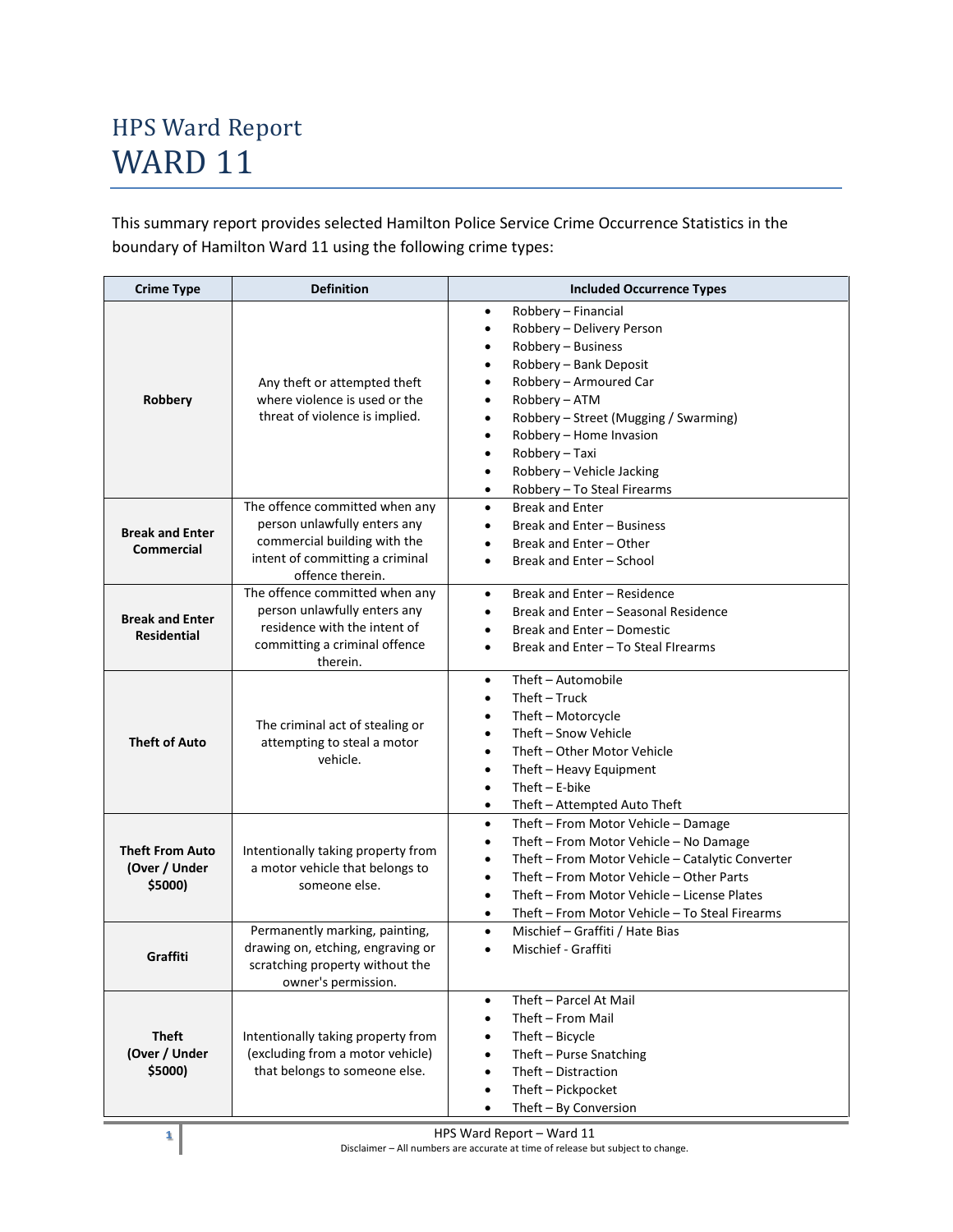# *(1) Location – Map*

The Hamilton Ward 11 boundary is defined by the below geospatial area.

# **Map 1a – Ward 11 Boundary**

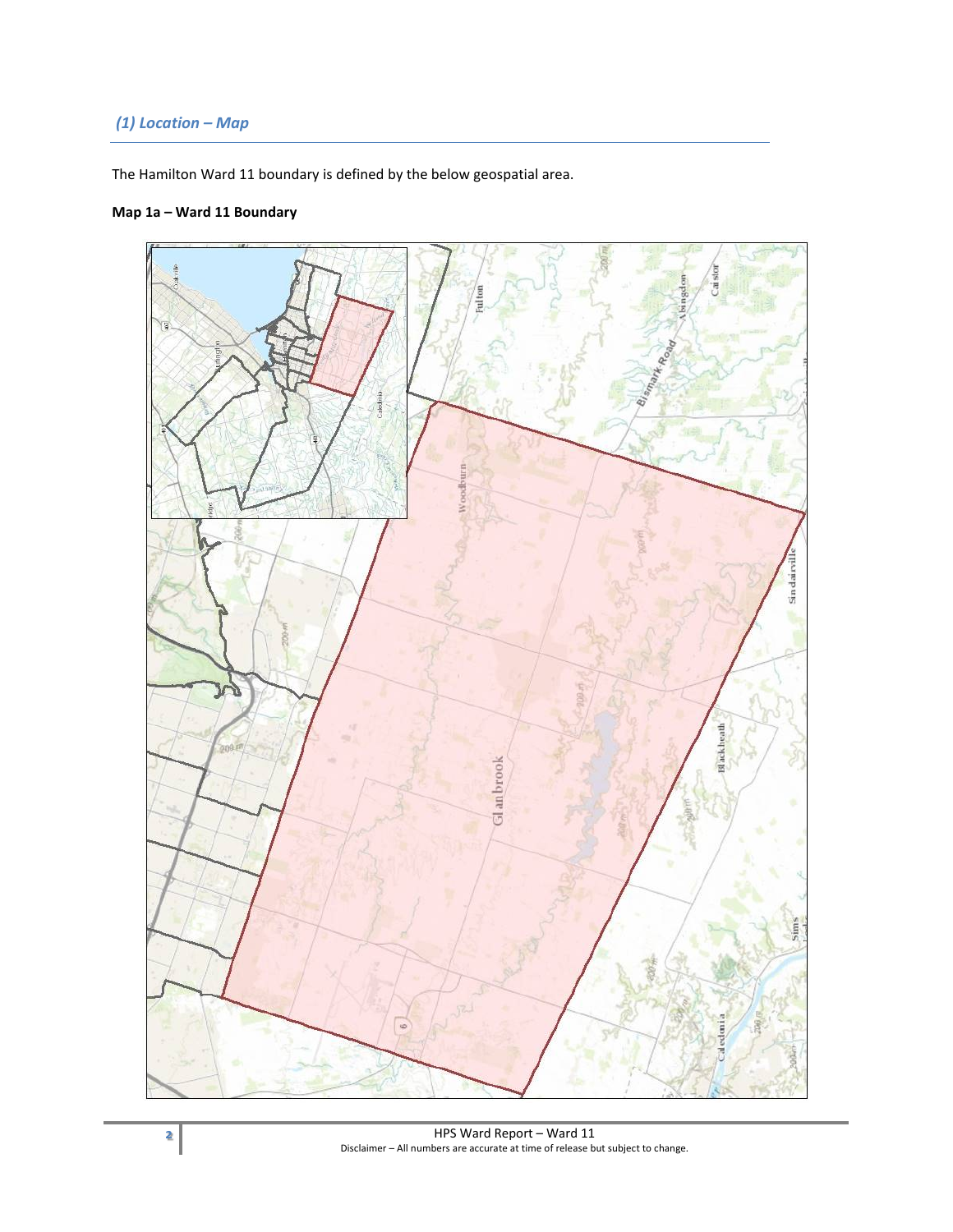# *(2) Occurrence Counts By Crime Type*

|                                      | <b>AVERAGE</b><br>5 YR Mthly | <b>DEC</b><br>2021 | <b>JAN</b><br>2021 | <b>FEB</b><br>2022 | <b>MAR</b><br>2022 | <b>CHANGE</b><br>1 Month | % CHANGE<br>1 Month |
|--------------------------------------|------------------------------|--------------------|--------------------|--------------------|--------------------|--------------------------|---------------------|
| <b>Break and Enter - Commercial</b>  |                              |                    |                    | 3                  | ำ                  | $-1$                     | $-33%$              |
| <b>Break and Enter - Residential</b> | 1.9                          |                    |                    |                    | ר                  |                          | 100%                |
| Graffiti                             | 0.2                          | 0                  | 0                  | 0                  | 0                  |                          | ΝC                  |
| Robbery                              | 0.2                          |                    |                    | ი                  |                    |                          | ΝC                  |
| <b>Theft</b>                         | 3.5                          | 10                 |                    | 4                  | 4                  |                          | ΝC                  |
| <b>Theft From Auto</b>               | 6.2                          |                    | 4                  |                    | 4                  | -3                       | -43%                |
| <b>Theft Of Auto</b>                 | 5.5                          |                    |                    | 5                  |                    | ۰                        | -20%                |
| <b>Total</b>                         | 19.5                         | 16                 | 13                 | 20                 | 16                 |                          | -20%                |

#### **Table 2a – Monthly Crime Type Comparison**

#### **Table 2b – Yearly Crime Type Comparison**

|                                      | <b>AVERAGE</b> | <b>YEAR</b> | <b>YEAR</b> | <b>YEAR</b> | <b>YTD</b> | <b>CHANGE</b> | <b>% CHANGE</b> |
|--------------------------------------|----------------|-------------|-------------|-------------|------------|---------------|-----------------|
|                                      | 5 Year         | 2019        | 2020        | 2021        | 2022       | 2020-21       | 2020-21         |
| <b>Break and Enter - Commercial</b>  | 24.4           | 30          | 20          | 28          |            | Ջ             | 40%             |
| <b>Break and Enter - Residential</b> | 22.6           | 19          | 15          | 25          | 4          | 10            | 67%             |
| Graffiti                             | 2.2            | O           |             |             | O          |               | 100%            |
| Robberv                              | 2.2            |             |             |             |            | -1            | -33%            |
| <b>Theft</b>                         | 42.6           | 53          | 40          | 52          | 10         | 12            | 30%             |
| <b>Theft From Auto</b>               | 75.4           | 78          | 72          | 66          | 15         | -6            | -8%             |
| <b>Theft Of Auto</b>                 | 67             | 74          | 51          | 56          | 14         |               | 10%             |
| Total                                | 236.4          | 257         | 203         |             | 49         | 30            | 15%             |

# **Table 2c – Year To Date Crime Type Comparison**

|                                      | <b>AVERAGE</b> | <b>YTD</b> | <b>YTD</b> | <b>YTD</b> | <b>YTD</b> | <b>CHANGE</b>      | <b>% CHANGE</b>    |
|--------------------------------------|----------------|------------|------------|------------|------------|--------------------|--------------------|
|                                      | 5 Year YTD     | 2019       | 2020       | 2021       | 2022       | <b>YTD 2021-22</b> | <b>YTD 2021-22</b> |
| <b>Break and Enter - Commercial</b>  | 4.2            | 6          | Զ          |            |            |                    | 67%                |
| <b>Break and Enter - Residential</b> | 5              | 5          |            | 5          | 4          | -1                 | -20%               |
| Graffiti                             | 0.8            |            |            |            |            | - 2                | $-100\%$           |
| <b>Robbery</b>                       |                |            |            |            |            | -1                 | -50%               |
| Theft                                | 9.8            | 14         | 10         | 11         | 10         |                    | -9%                |
| <b>Theft From Auto</b>               | 20.8           | 30         | 33         | 11         | 15         |                    | 36%                |
| <b>Theft Of Auto</b>                 | 15.6           | 25         | 11         |            | 14         |                    | 180%               |
| Total                                | 57.2           | 80         | 67         | 39         | 49         |                    | 26%                |